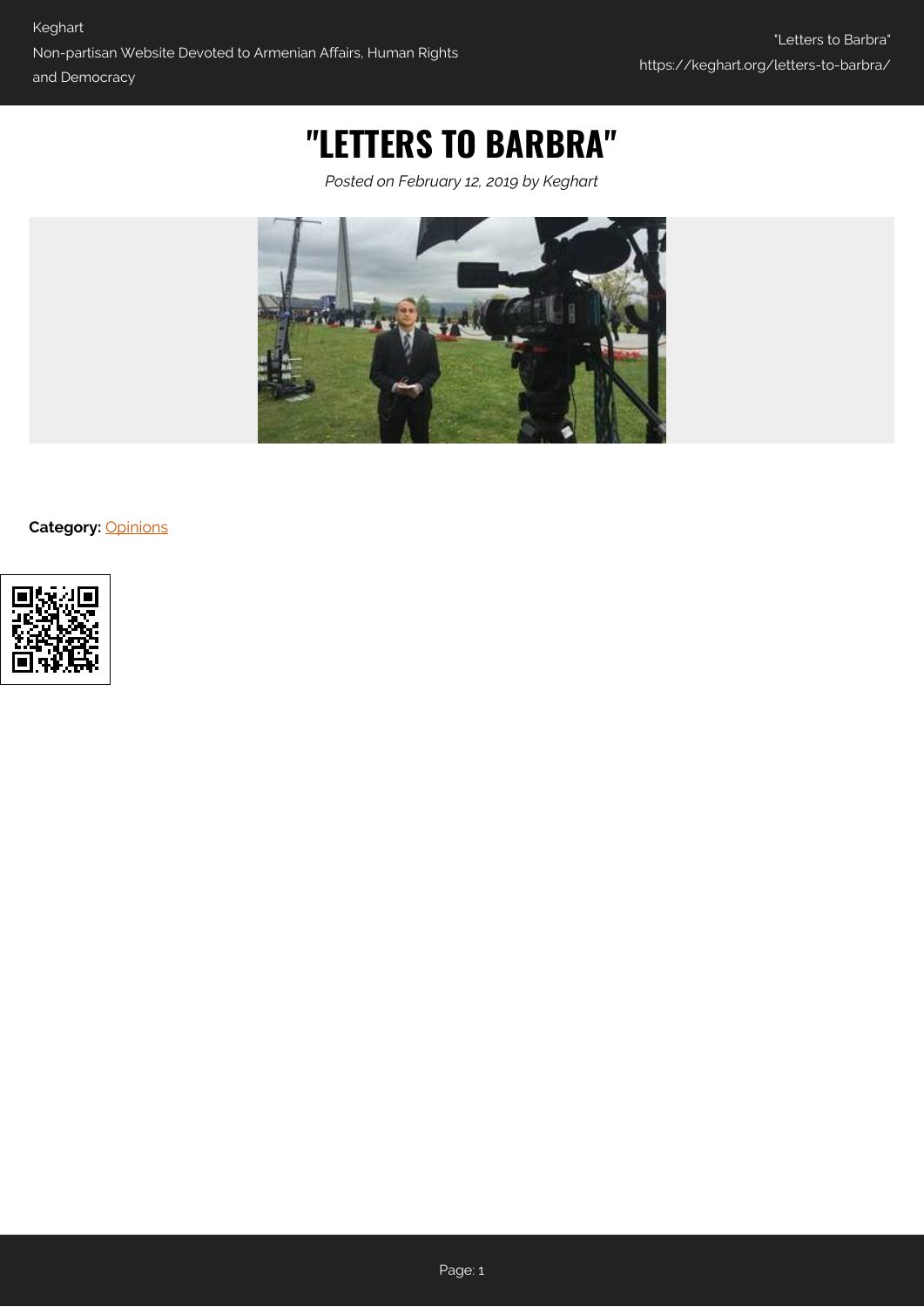## **Rubina Peroomian**, **Ph.D.**, Prof. of Literature, UCLA, Los Angeles, 2 February 2019

Paul Chaderjian, *Letters to Barbra*, Meshag Publishing, 2018. Pp. 524.

As a reader who had the chance to read the manuscript before publication, I thank Paul Chaderjian for letting me into the world of "Adam Terzian," a world in which the past, the present, and the future co-exist in conflict, never in harmony, a world that is marked with the trauma our parents and grandparents lived and unwillingly transmitted to us to shape our identity that we have to live with tragically, in conformity; and if we object, if we turn away, we are doomed; we cannot find peace. The sense of belonging is displaced, it becomes meaningless, only a source of pain and compunction, an anxiety.

## **Rubina Peroomian**, **Ph.D.**, Prof. of Literature, UCLA, Los Angeles, 2 February 2019

Paul Chaderjian, *Letters to Barbra*, Meshag Publishing, 2018. Pp. 524.

As a reader who had the chance to read the manuscript before publication, I thank Paul Chaderjian for letting me into the world of "Adam Terzian," a world in which the past, the present, and the future co-exist in conflict, never in harmony, a world that is marked with the trauma our parents and grandparents lived and unwillingly transmitted to us to shape our identity that we have to live with tragically, in conformity; and if we object, if we turn away, we are doomed; we cannot find peace. The sense of belonging is displaced, it becomes meaningless, only a source of pain and compunction, an anxiety.

If you are looking for a leisurely, easy reading, a narrative that takes you on a smooth ride of chronologically recorded episodes, this book is not for you. It needs your full commitment and concentration. It is not a text you just read and forget, but something you live with. Here, the reader becomes the subject, the teller of his/her own life story. And this is because the author offers an exceptional style and language that grabs, that pulls the reader deep into the world he describes.

*Letters to Barbra* is profound. The torrent of ideas, the thoughts flying back and forth in time, the anachronistic sequence of events make the text difficult to digest. It does not read smoothly like a novel or an ordinary autobiography. So, I do not see it to gain popularity immediately after its release. One is to expect more than that. Chaderjian writes, "I wrote because I had to write." So, I would add, you read because you have to read and see the mirror image of your life, a part of yourself in the complexity of your identity, an Armenian caught in the web of intricate relationships defying time and space.

Chaderjian had the courage to be honest with the character he created. As an eleven-year old boy, this character, named Adam, witnessed the Beirut bombing, the fears and tears during that senseless civil war. But that experience did not remain in the past. It comes forth like an episode